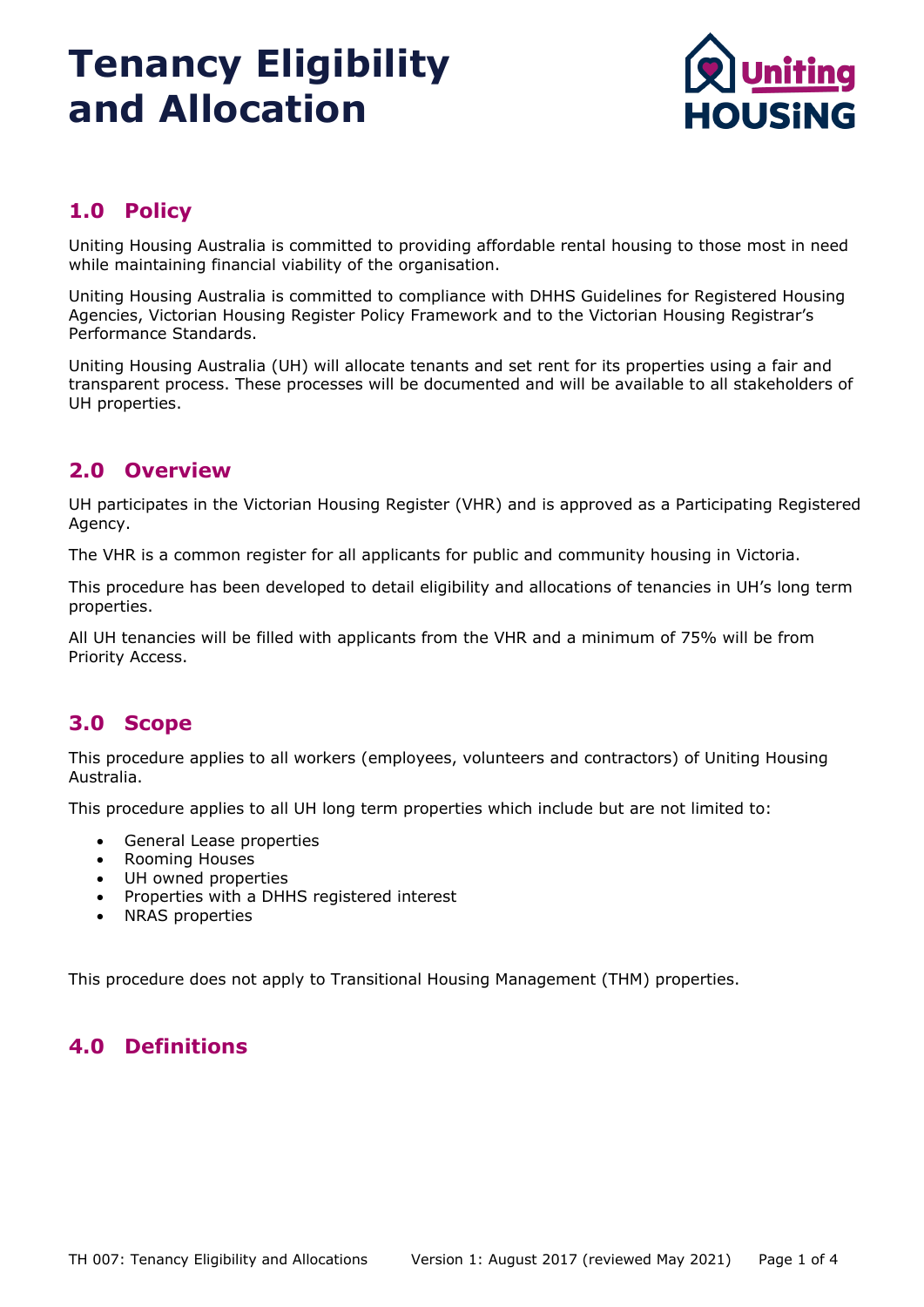

### **5.0 Procedure**

### **5.1 Tenant Eligibility**

- a) DHHS has established common eligibility for the VHR that are set out in the [VHR Eligibility](https://fac.dhhs.vic.gov.au/eligibility-criteria) [Criteria Operational Guidelines.](https://fac.dhhs.vic.gov.au/eligibility-criteria) The VHR eligibility criteria apply to all UH properties.
- b) All applicants with a current VHR applicant are taken by UH to have established that they meet the eligibility criteria.
- c) Applicants without a current VHR application can provide evidence to UH that establishes that they meet the VHR eligibility criteria. UH will assist such applicants to lodge a VHR application or refer them to a support service to lodge an application.
- d) There are two VHR application types:
	- 1. Priority Access, for those most in need:
		- o Special Housing Needs (inappropriate, insecure, unsafe)
		- o Emergency Management housing
		- o Priority Transfers
		- o Supported Housing
		- o Homeless with Support
		- o Aged (55 years and over)
		- o Temporary Absence

2. Register of Interest, for people to register their interest in seeking social housing.

- e) General eligibility criteria for Priority Access: (link in 6.0 References)
	- Australian citizen or resident residing in Victoria with proof of ID
	- 2018 Income limit of \$555 for single person, \$959 for a couple and \$995 for a Family<br>• 2018 Asset limit of \$5.379.
	- 2018 Asset limit of \$5,379.
- f) General eligibility criteria for Register of Interest: (link in 6.0 References)
	- Australian citizen or resident residing in Victoria with proof of ID
	- 2018 Income limit of \$992 for single person, \$1518 for a couple and \$2047 for a Family
	- 2018 Asset limit of \$32,276

### **5.2 Tenant Allocations – General Principles**

- a) All UH tenancies will be filled with applicants from the VHR and a minimum of 75% will be from Priority Access.
- b) UH will seek VHR applicants from local IAP services, Support workers, Uniting Programs, other local community service agencies and directly from the VHR to assess for a tenancy.
- g) If there are no suitable VHR applicants UH will seek applicants from elsewhere and assist the applicant to lodge a VHR application or refer them to a support service to lodge an application.
- c) UH will treat all applicants fairly and will not unlawfully discriminate against any applicant.
- d) UH will assess all applicants before making an offer of housing. If the applicant is unsuccessful on this occasion UH will inform the applicant and the applicant will remain on the VHR.
- e) UH will allocate the successful applicant to a UH property on the VHR and complete the necessary UH signup process.
- f) Tenants will be allocated to properties that are
	- the right size for the household
	- in an area consistent with the tenants needs
	- makes the best use of UH's hosing stock
	- encourages long term sustainability
	- meets any particular expressed needs of the tenant so far as they are known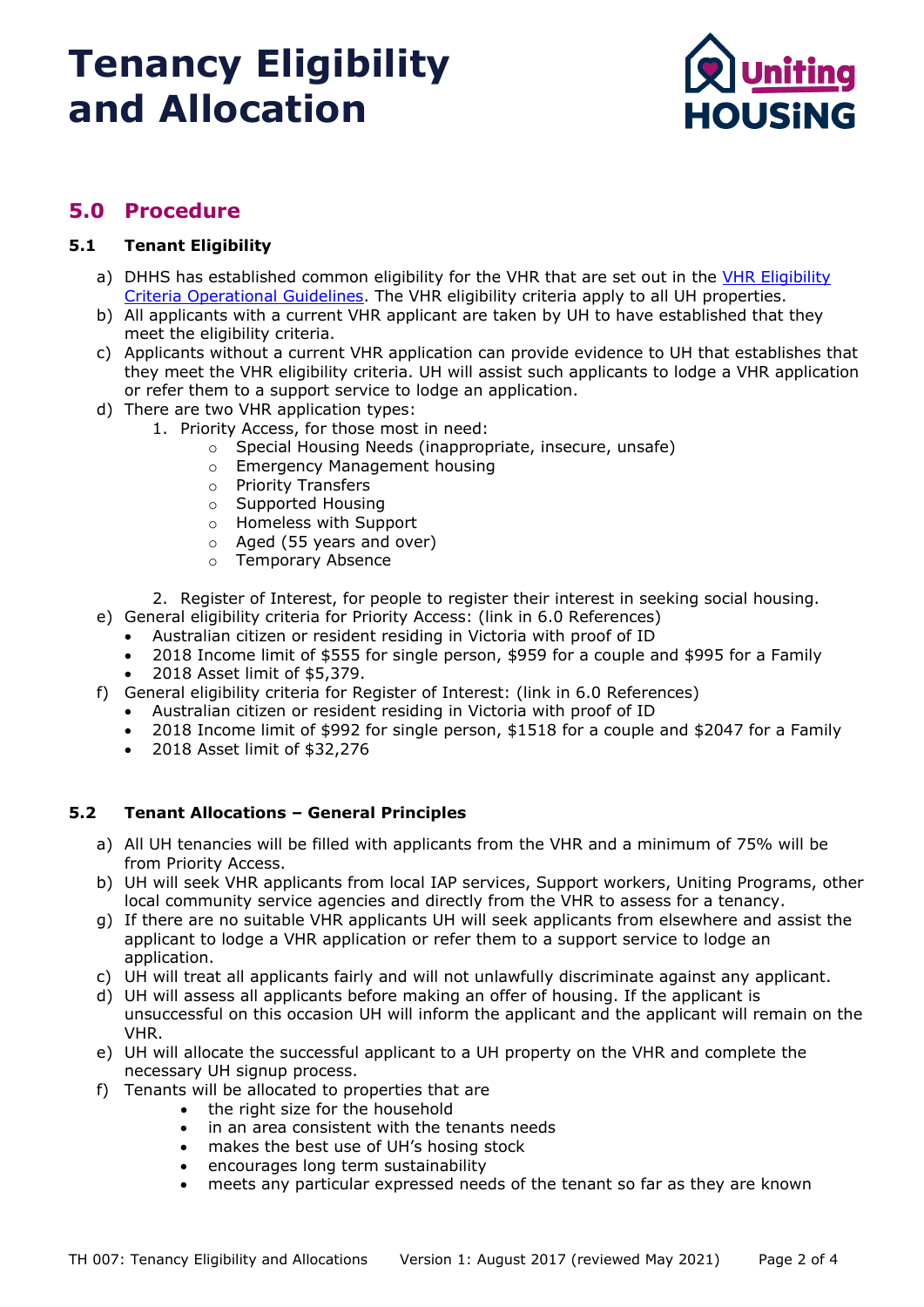

### **5.3 Allocations - Rooming Houses**

- a) Rooming House tenancies will be filled with applicants from the VHR and a minimum of 75% will be from Priority Access.
- b) Lyons Terrace rooming house is accommodation for single males only.
- c) Victoria House is accommodation for single males and females.
- d) Rooming house tenants have House Rules to abide by and cannot have pets or overnight guests.

#### **5.4 Allocations – General Lease**

- a) General Lease tenancies will be filled with applicants from the VHR and a minimum of 75% will be from Priority Access.
- b) General Lease tenancies in Ballarat and Bacchus Marsh are for households that include one member with a disability and are in receipt of Disability Support Pension or Carer Allowance.

#### **5.5 Allocations – RHAF**

- a) Geelong RHAF tenancies will be filled with only VHR applicants in the Priority Access Homeless with Support category.
- b) Werribee RHAF tenancies will be filled with only VHR applicants in the Priority Access Homeless with Support category and be a young single mother or a young single expecting mother.
- c) Ararat RHAF tenancies will be filled with only VHR applicants in the Priority Access Homeless with Support category. Preference will be given to applicants recently released from Prison.

#### **5.6 Allocations – Karrung**

a) Karrung is managed under a Service Agreement with DHHS as a Youth Foyer. Allocations criteria is set out in the Service Agreement and is additional and after compliance with this procedure. Karrung Operational Manual details their processes and is available on request from Karrung Management.

### **5.7 Allocations – Sunways**

- a) Sunways was gifted to the Uniting Church to be used as a home for older people over 60 years of age.
- b) Sunways tenancies will be filled with applicants from the VHR and a minimum of 75% will be from Priority Access and also above the age of 60.

#### **5.8 Allocations - NRAS properties**

- a) NRAS tenancies will be filled with applicants from the VHR and a minimum of 75% will be from Priority Access.
- b) Weabra Court, Delacombe tenancies will be filled with only applicants on the Newstart Benefit.
- c) Queen St, Ararat tenancy will be filled with applicants with a family.